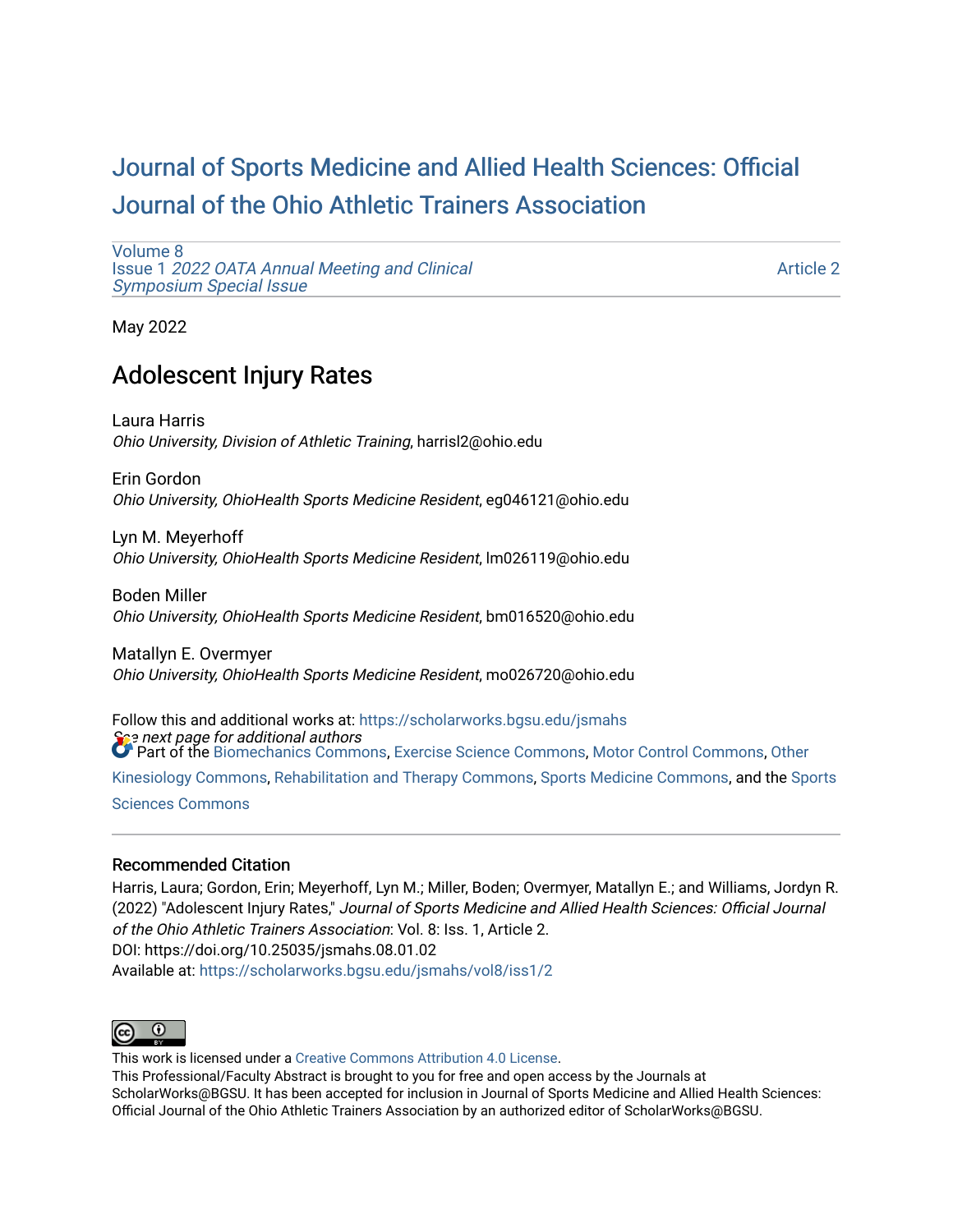## Adolescent Injury Rates

#### Authors

Laura Harris, Erin Gordon, Lyn M. Meyerhoff, Boden Miller, Matallyn E. Overmyer, and Jordyn R. Williams

This professional/faculty abstract is available in Journal of Sports Medicine and Allied Health Sciences: Official Journal of the Ohio Athletic Trainers Association: <https://scholarworks.bgsu.edu/jsmahs/vol8/iss1/2>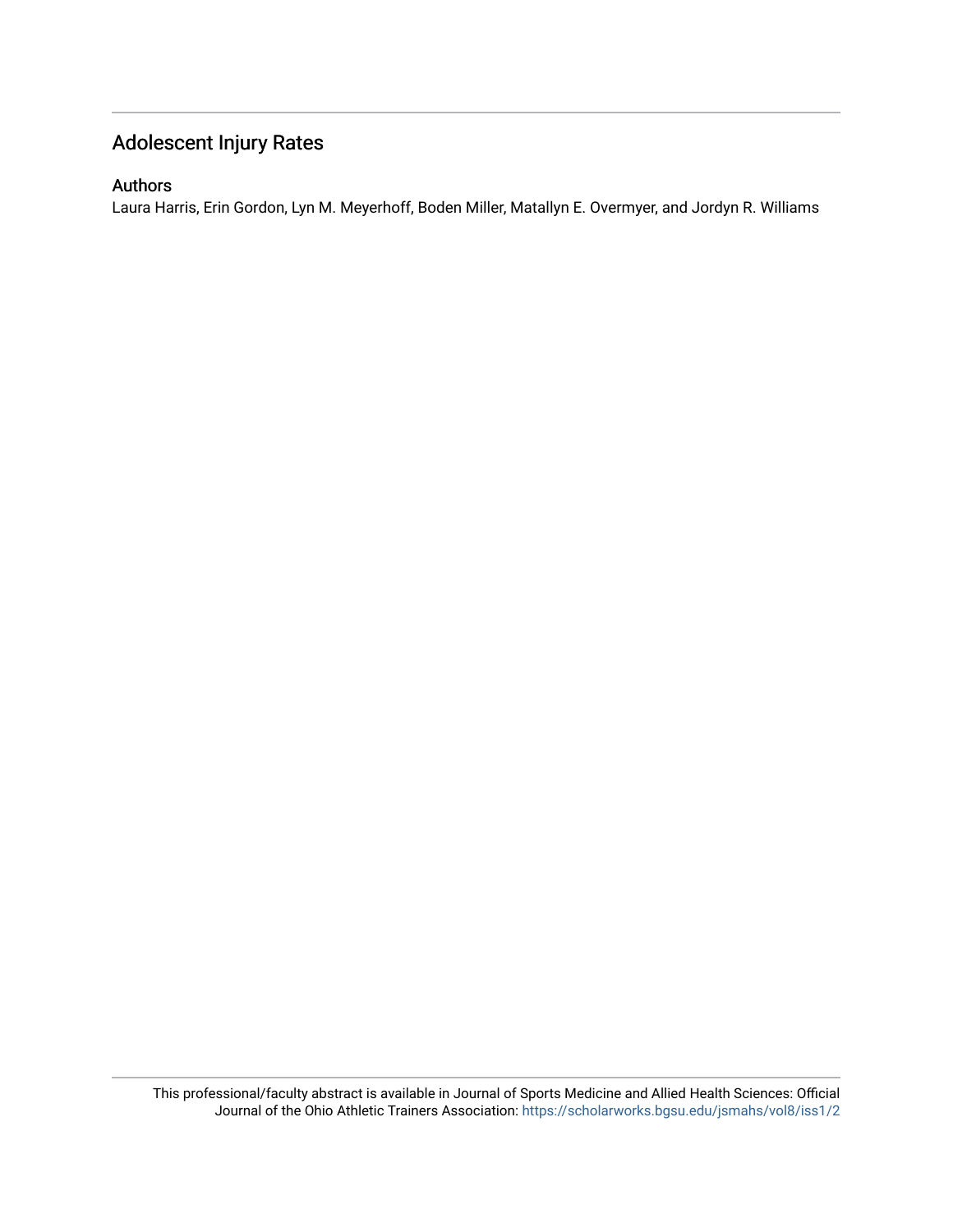## *Adolescent Athlete Injury Rates*

Laura Harris Phd, AT\*; Erin Gordon AT<sup>‡</sup>; Lyn M. Meyerhoff MS, AT<sup>‡</sup>; Boden Miller AT<sup>‡</sup>; Matallyn E. Overmyer  $AT^*$ ; Jordyn R. Williams  $AT^*$ 

\*Ohio University, Division of Athletic Training; \*Ohio University-Ohio Health Sports Medicine Resident 

### *OBJECTIVE*

To describe the frequency of adolescent athlete injury based upon injury location, injury diagnosis, activity, playing surface, weather condition, and sport.

### **DESIGN and SETTING**

A retrospective cohort study using electronic medical records to analyze injuries across five Central Ohio school districts, including middle and high schools.

### *PARTICIPANTS*

Using a HIPAA compliant, electronic medical record system, de-identified medical records of injured athletes were analyzed from five Central Ohio school districts. Participant ages ranged from 11-19 years old, and each was a member of at least one sports team during the 2021-22 fall, winter, or spring seasons. To be included participants must have reported a new injury that was evaluated by the contracted athletic trainer within the associated school district. Most injuries were reported by academic juniors (25%), whereas seniors, sophomores, and freshmen each represented 18%. Participants in the  $8<sup>th</sup>$  and 7<sup>th</sup> grades accounted for 12% and 9% of reported injuries, respectively.

### *INTERVENTION*

Healthy Roster was used to document all new, non-recurrent injuries reported to the athletic trainer at one of five different Central Ohio school districts. At the conclusion of each sport season (ie., fall, winter and spring), a hospital based Healthy Roster administrator created a de-identified data query representing the following injury-related fields:  $(1)$  academic rank,  $(2)$  injury location,  $(3)$  injury diagnosis,  $(4)$  activity (ie, game,

practice), (5) playing surface (eg., natural grass, turf, court, etc.),  $(6)$  weather condition (ie., wet or dry), and  $(7)$  sport.

### *MAIN.OUTCOME.MEASUREMENT*

Injury frequency per injury location, diagnosis, activity, and playing surface were determined. Injury location and diagnosis frequency were reported by weather condition. Injuries per 1000 athletic exposures were analyzed by sport.

#### *RESULTS*

Throughout the 2021-2022 sport seasons, 1216 injuries were reported. The most common injury locations were knee  $(16.4\%)$ and ankle  $(16.4\%)$ , followed by thigh/hip  $(10.9\%)$ . Sprains  $(22.4\%)$  were the mostly often reported diagnosis, followed by contusions  $(13.3\%)$  and strains  $(13.3\%)$ . Of the injuries reported,  $64.0\%$  occurred in practices and 35.9% in games or competitions. Most injuries occurred on natural grass  $(26.9\%)$ . When considering weather conditions, most injuries were overwhelmingly suffered in dry conditions  $(98.1\%)$ , with ankle injuries  $(17.1\%)$  most commonly occurring in dry conditions. There was no discernible pattern to injury location based upon wet conditions. Sprains were the diagnosis most reported in dry  $(23.5%)$  and wet  $(43.9\%)$  conditions. The rate of injuries per 1000 athletic exposures as reported by sport is not yet available but will be reported in the poster.

#### *CONCLUSION*

The frequency of knee injuries is consistent with recent epidemiology reports indicating that knee injuries account for over 15% of all